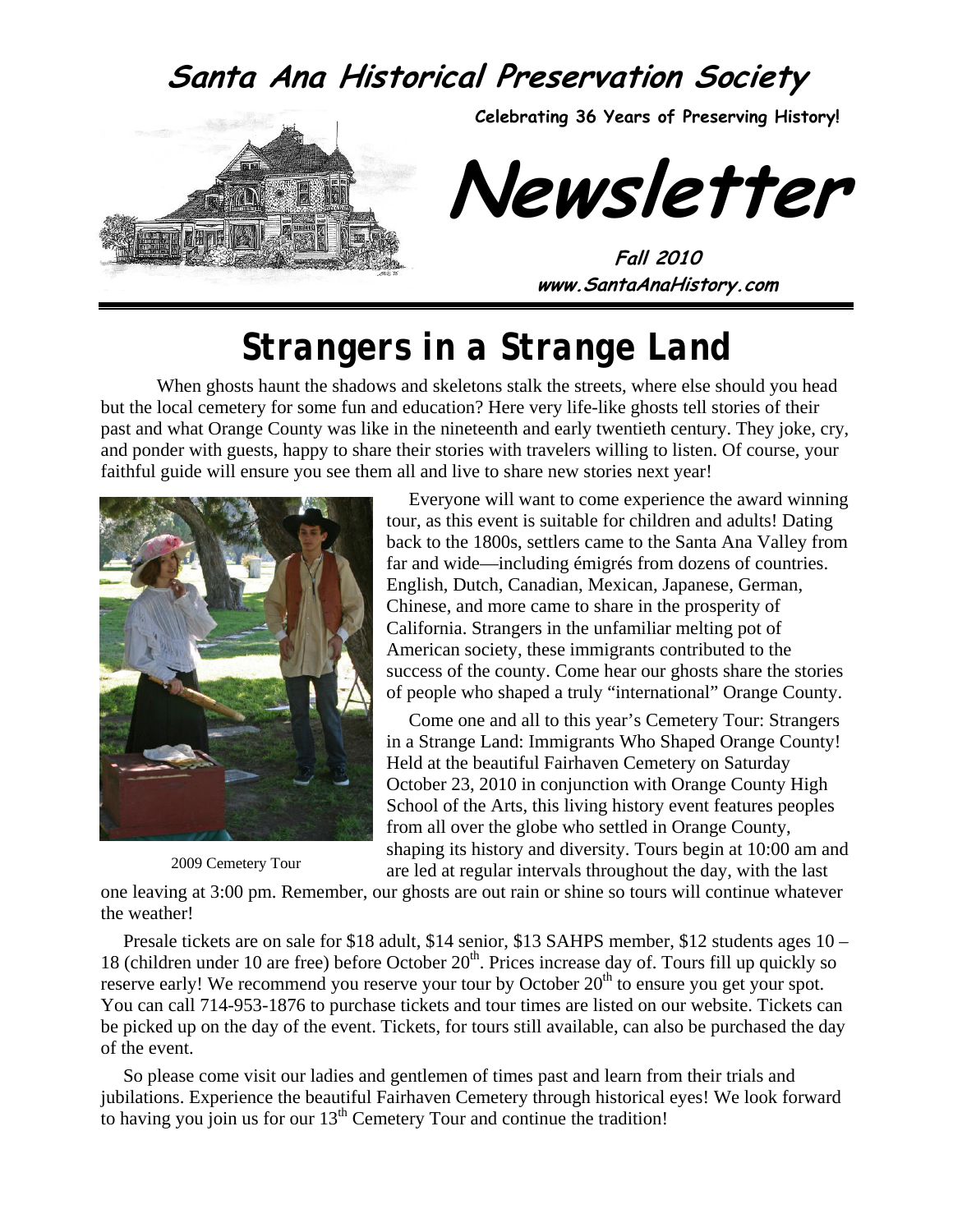# *From the President*

Every so often I read about a local museum or historical site hosting a huge \$100-a-ticket fundraising event, receiving thousands in an education grant, or planning expansion of their facilities. While happy for their success, I can't help but feel a touch of jealousy at those times, and wonder "has SAHPS done all that it can to continue the legacy of Mrs. Walker?"

In the case of the Dr Howe-Waffle House, we simply don't have room to push through a continuous high volume of people for tours, or to host large events. And I don't think we would want to, given that we really are a house museum in the true sense of the word, with the physical limitations that involves. To a certain extent we are also hampered by our lack of a steady source of funding to hire staff people, grant writers, program directors: spending money to make money.

So given our staffing, property and financial restrictions, have we succeeded? I think we can answer with a resounding "yes." We have done an outstanding job in the realms of preservation activism. We secured substantial grants for a full exterior renovation of the House a few years ago. We continue to conduct popular tours of the House. Our annual Cemetery Tour has been recognized with a State historic award. We touch hundreds of people every year with our work as a grassroots organization.

Could we do more? Certainly, with additional volunteer and financial support. So please remember us if you have some extra time on your hands to volunteer, are thinking about a bequest to a worthy organization, or even simply opening a membership renewal request. Your Board of Directors is working hard to make the most of our resources, and we count on all of you for your support.

> *Alison Young President*



*A Legacy of Preservation since 1974.* 

#### **Santa Ana Historical Preservation Society 2010 Board of Directors**

| President                  | Alison Young     |  |
|----------------------------|------------------|--|
| Vice President             | Wayne Curl       |  |
| Treasurer                  | Roberta Reed     |  |
| Secretary                  | Colleen Williams |  |
| <b>Directors</b>           |                  |  |
| Ray Poppa                  | Ann Moerer       |  |
| <b>Associate Directors</b> |                  |  |
| Nathan Reed                | Tim Rush         |  |
| Ed Cote                    | Will Morton      |  |
| Carey Baughman             | Guy Ball         |  |
| Bev Schauwecker            |                  |  |
|                            |                  |  |

#### **Newsletter Editor: Colleen Williams**

*Cover House illustration by Ann Berkery Special thanks to contributors Roberta Reed, Alison Young, and Guy Ball.*  To contact the newsletter editor directly, please email [sahps@sahps.org](mailto:sahps@sahps.org).

All material in this issue is copyrighted 2010 by the Santa Ana Historical Preservation Society, 120 Civic Center Drive West, Santa Ana, California 92701-7505. Our house phone and message line is (714) 547-9645.

The Santa Ana Historical Preservation Society's newsletter is produced by the Society for its members and other friends. We are proud to say that the Society is an all-volunteer 501c3 non-profit organization with no paid staff members. All donations and memberships go directly to our education and preservation projects.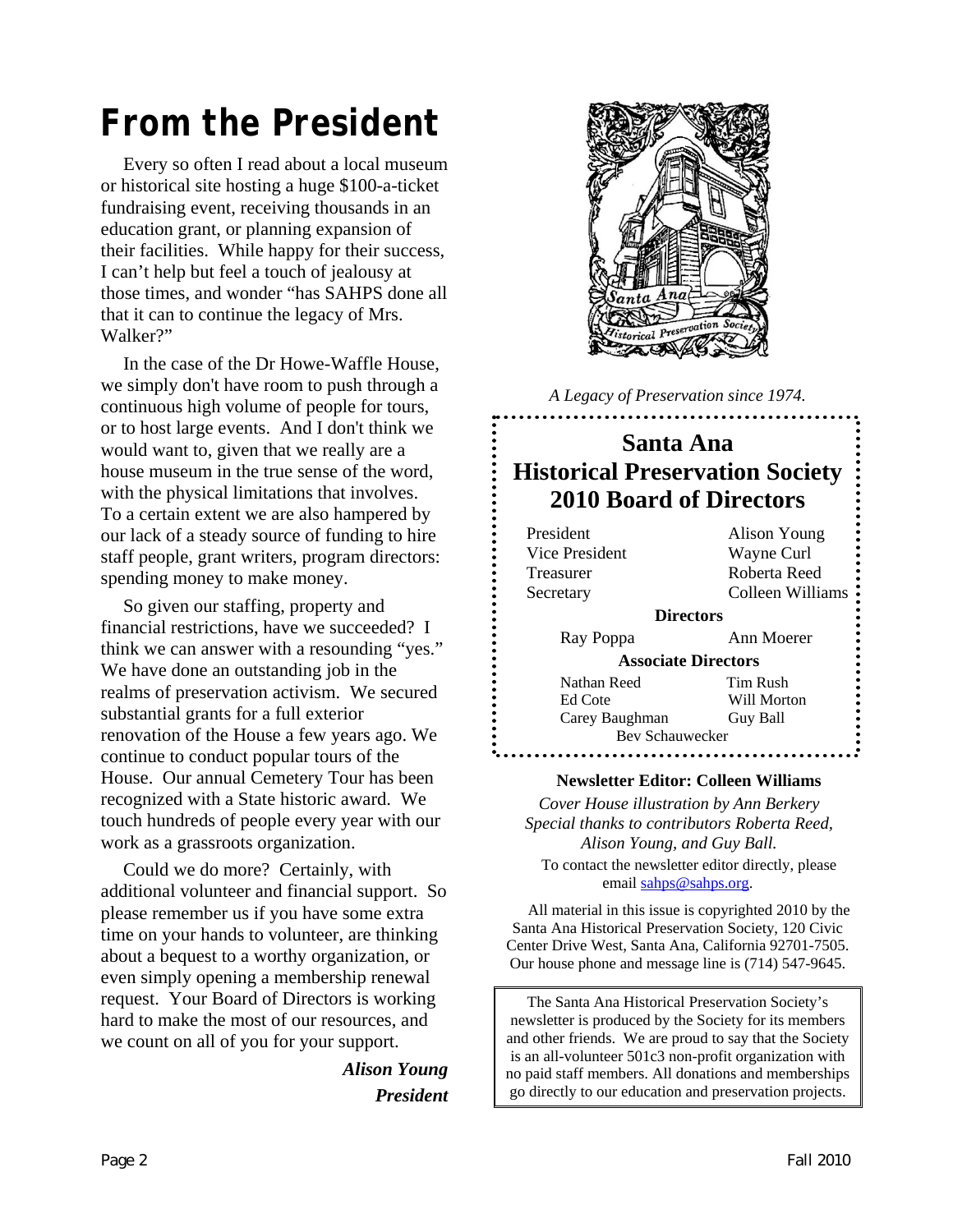

2009 Cemetery Tour

# 3<sup>rd</sup> Annual Smithsonian Museum Day

The society is participating in our 3<sup>rd</sup> annual Smithsonian Institute Museum Day! In conjunction with museum and historical groups all over the nation, the Howe-Waffle House will be open Saturday, September 25 from 10 am to 4 pm. Instead of our usual Open House in October, we open our doors with extended hours for the public with extra special displays focusing on Dr. Willella's love and career: medicine. Perhaps Dr. Willella will even make an appearance!

You don't want to miss this special event! Better yet, go to our website at www.SantaAnaHistory.com to connect to the Smithsonian Day website and print out a coupon for FREE admission for two! If you don't, admission is \$5 for adults, \$4 for members and seniors, and \$3 for students 18 and under.

While you're here, don't forget that the Historical Downtown walking tour is up and running again! Just \$8 provides a wealth of knowledge (and some fun exercise!) about historic structures in downtown Santa Ana. The tour begins at 2:30pm in the main parlor of the Howe-Waffle House and tickets can be purchased the day of the event at the house or call the house to reserve a spot beforehand. It's fun for all ages! We recommend you arrive by 1 pm if you are planning to tour the house as well, in order to ensure that you have time for both.

Please don't forget the Old Orange County Courthouse as well! They will be open 10 to 5 pm where you can tour the Archives, visit the Grizzly Bear exhibit, and enjoy the beautiful landscaping! The Courthouse is free as well and just across the street from the Howe-Waffle House. We'll see you there!



Downtown Walking Tour

# *Holiday shopping is easy with us!*

It's that time of year again, where we begin to cool even if the leaves don't change color, and we begin to think of the holiday shopping season! Don't fret this year over what to get your picky relatives, friends, or neighbors. We have a wide variety of local history books, items, and Howe-Waffle House stocking stuffers to please them all!

Check out our website, www.SantaAnaHistory.com, for a partial list of items or visit during your tour on an Open House! Also, you can call or email to request certain items and we'll get them right out to you!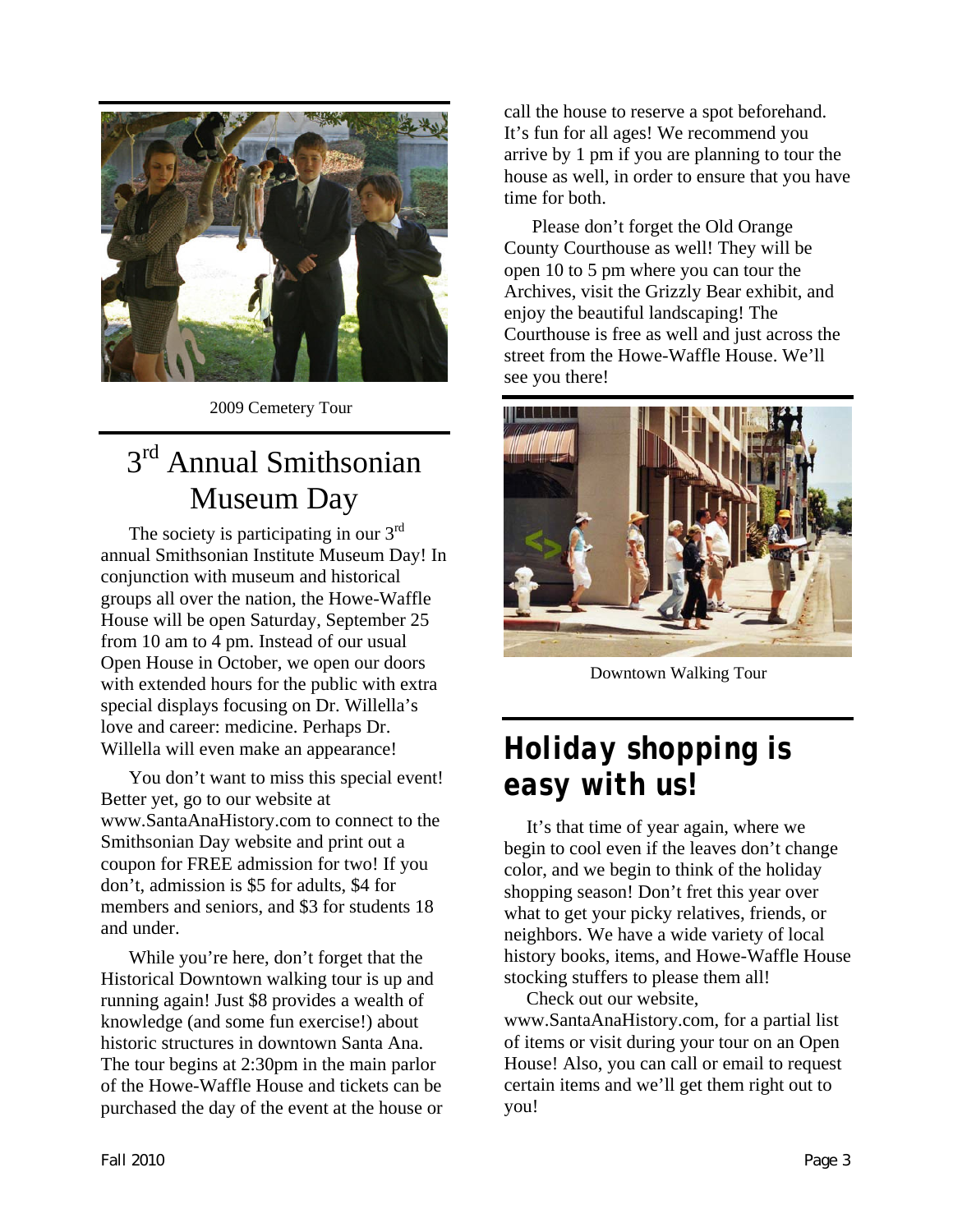# **Pulati Memorial**

On July 17, members of the Society gathered at the Dr. Howe-Waffle House to say good-bye to a very special lady.

As we reported in the last newsletter, long time historical society member and benefactor Evalene Pulati passed away in June. On that warm summer July day, many groups gathered to remember her, not at a memorial service, but in a tribute to her and her many talents and interests. Members of the Ebell Society of Santa Ana Valley, the Glass and Collectibles Club, and the National Valentine Collectors Association were in attendance, in addition to those of us from the historical society.

We all learned a little more about Evalene than we already knew, but there were some very apparent on-going themes in the memories: Evalene was an incurable, knowledgeable collector, who probably knew more about various memorabilia and collections than everyone else in the room put together; everyone knew how stubborn she could be, but at the same time, she was always so nice about it she could get just about anybody to do anything she wanted; and she loved to share her knowledge with others.

Three members of the Valentine's Society who were unable to attend sent tributes to be read on their behalf.

Rather than being a sad time, it was an enjoyable couple of hours where we not just got to know a little more about Evalene, but many people who knew her got to meet some of the other people in her life.

Evalene Pulati may be gone, but she will never be forgotten. She will live in the memory of friends and family and in the treasures she provided to the historical community.

### *Hip Hip Hooray for Roberta!*

We are pleased and excited to announce that our own board member and Treasurer, Roberta Reed, has been chosen by 3M Company as a recipient of its 2010 Community Volunteer Award. This award is given to dedicated 3M employees and retirees who are devoted to improving and enriching their local communities. Roberta was one of 25 recipients across the entire company and was chosen based on her many years of service to the Society, including roles as newsletter editor, Board Secretary, Board Treasurer, Cemetery Tour Co-Chair for eight years, author of "Santa Ana: 1940-2007," to name a few.

The 3M Foundation will donate \$1,000 to the Society in recognition of this award. Community Volunteers were recognized at a special ceremony at 3M's Saint Paul, Minnesota headquarters on September  $16<sup>th</sup>$ .

Please join us in congratulating Roberta for this special recognition.



2008 Cemetery Tour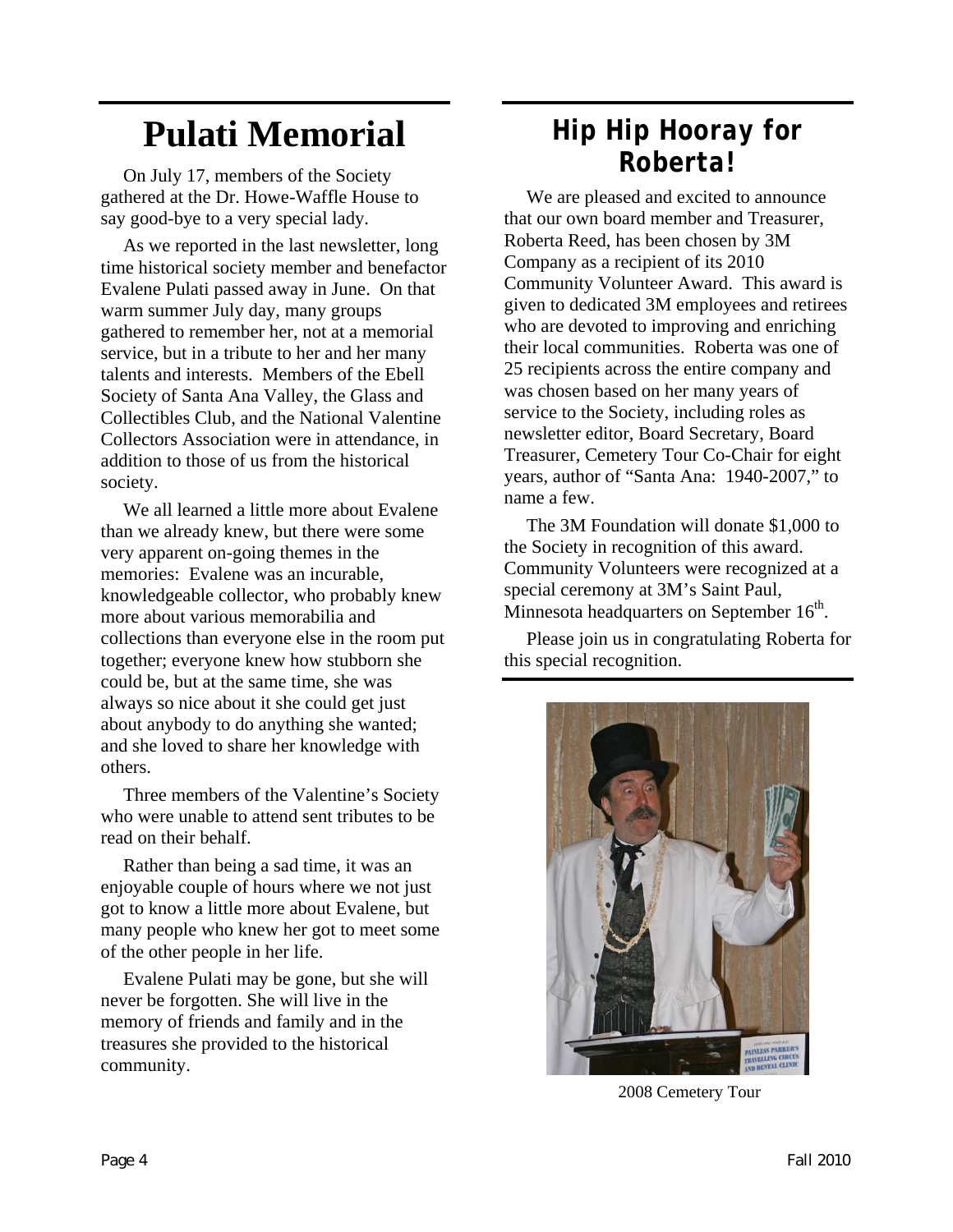# *New Donation Addition*

Can you spot the newest addition to the Howe-Waffle House? How about a hint: you could access information on a wealth of topics. Give up?

Thanks to Tamra Kingsley and the antique shop her mother owned, we are now the proud owners of a complete set of 1903-1906 American Encyclopedias! These beautiful books are just what Dr. Willella might have owned, with her avid love of reading.

So she has stored them away in the front parlor, easy to access and yet also beautiful in the glass hutch. So check them out next time you're by and thank you Tamra for the fantastic donation!



#### **We have a new face…**

We're on Facebook! The Santa Ana Historical Preservation Society could be your friend, providing information on new events, book purchases, updates on local history, and a wealth of other information. We'll also post a number of our historic photos that you've come to love on our website.

Even if you're not on Facebook you can still check up on our updates and stay informed. So come stop by our page, check out our other historical friends, and leave us some comments! You can find us by searching for "Santa Ana Historical Preservation Society" or maybe your friends are our friends!

# **Goodbye Good Friend**

We also want to recognize the passing of Ann Berkery whose wonderful drawing of the Dr. Howe-Waffle House graces our newsletter, website, and many of the items we print. She recently lost a long-fought battle against cancer.

Ann's pen & ink renderings of vintage homes – particularly in the Floral Park Neighborhood – accented the beauty of their architecture and character. For years, they were used in Floral Park's annual home tour program. Earlier this year, the Society created www.AnnBerkery.com to showcase her work.

She was a wonderful and beloved neighbor, a warm and giving person, and a good friend to the Society. We offer our heartfelt sympathies to her other friends, her family, and her husband Emmet.



Left: 2009 Cemetery Tour Above: 2008 Cemetery Tour

# *Glass Club Departure*

We are sad to report that the Glass and Collectibles Club, which had been meeting at the Howe-Waffle House for the past few years, has decided to disband after over 20 years in existence. Evalene Pulati was an active member of this club until her death.

As a tribute to Evalene, the Glass and Collectibles Club voted to donate their remaining treasury to the Santa Ana Historical Preservation Society in her honor. This was an unexpected gesture, but a generous and thoughtful one, and the Society would like to thank them for it.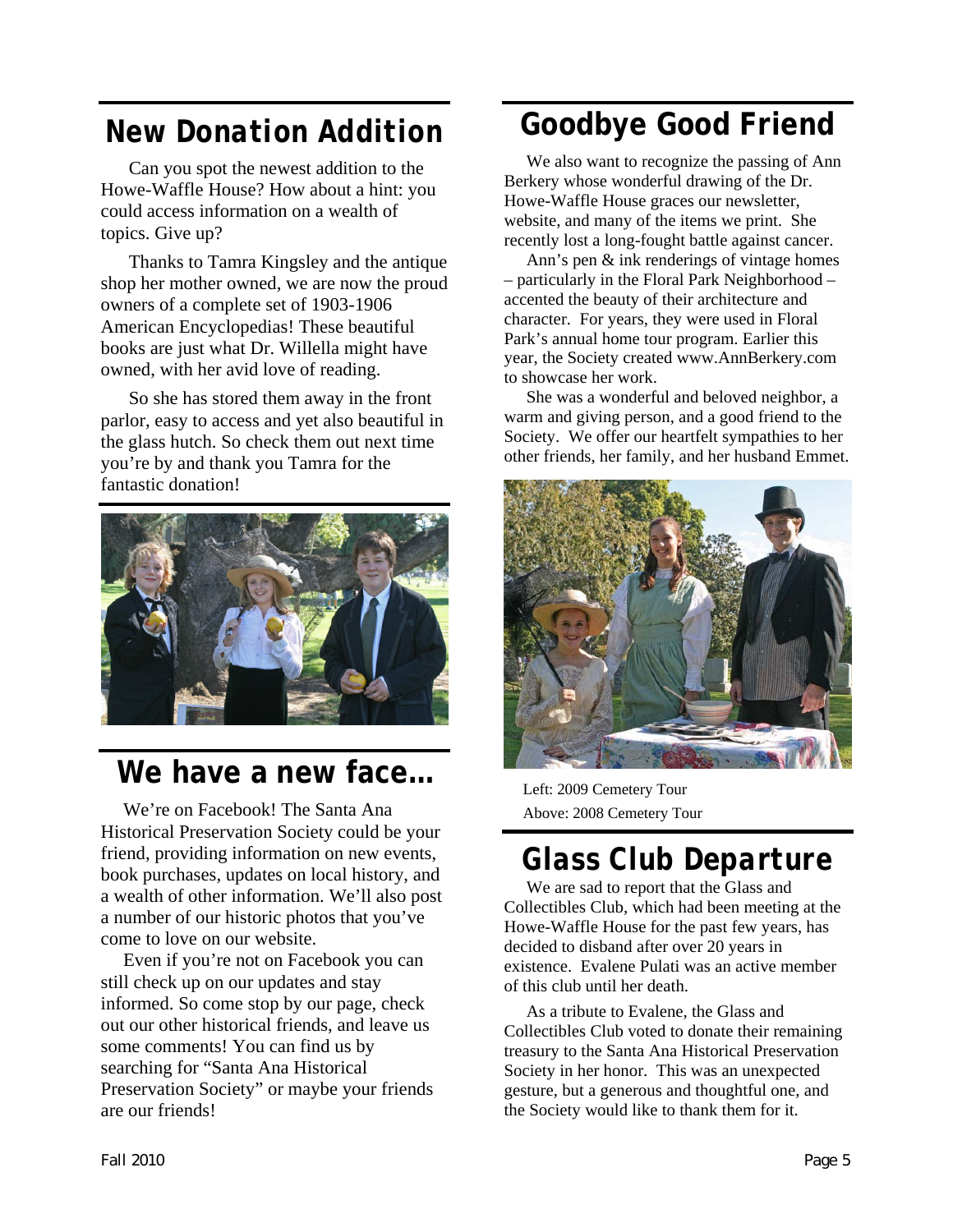# **Chores Aren't a Bore Anymore!**

August was a month to revel in all our new-fangled technology of electric vacuums, convection ovens, refrigerators, chemical cleaning agents, etc. as we took a look back at what chores used to consist of! Saturday, August  $7<sup>th</sup>$ , the Open House introduced guests to the wonders of turn-of-the- $20<sup>th</sup>$ -century household chores and contraptions.

Advertisements for products, our famous hand pump vacuum, ice chest, and the whole reason for keeping a housekeeper were explored. Place settings were displayed with antique china and our usual fantastic Victorian tea and cookies were served in the dining room.

Thank you to all the hard working docents, volunteers, and board members who made another fantastic Open House possible. Thank you also to all our guests for sharing the historical thrill of the house with us!

#### **We all screamed for ice cream!**

It was a perfect summer day for our All-American Ice Cream Social Member and Awards meeting on July 10, 2010. A cool breeze partnered with a sunny afternoon to entice visitors outside to waffle cup ice cream under the gazebo. The barbershop quartet serenaded visitors with past sentiments and enticed guests to relax with entertainment of times past. Everyone truly took a step back in time with the photographs of Edward Cochems, presented by Michelle Light, Acting Head of Special Collections and Archives at UCI.

However, it wasn't all just fantastic goodies and fun. There was work done to: honoring the many individuals dedicated to continual historical preservation and to the service of the Society! Honored this year for his eighteen (and then some) years to historical preservation was Guy Ball. He was presented with our top honor, the SAHPS Preservation award, for his dedication to SAHPS and other local historical organizations.

Tim Rush, Debbie McEwen, and Cynthia Ward (who was unfortunately unable to attend) were honored for their tremendous and on-going efforts to fight the Mills Act increases through meetings with the mayor and public education. The Friends of the Historic Lacy Neighborhood and SACReD were awarded plaques for their dedication and on-going battle to preserve the historic homes, culture, and character of the Lacy neighborhood, threatened by the Station District Project. Phil Chinn, Jeff Dickman, and Ben Grabriel were on hand to accept the awards for both groups.

Former docent Sherle Mellas was also honored and thanked for her many years of service as a docent for the house. Carey Baughman and Guy Ball were also presented with thanks for their past dedication and involvement on the Board of Directors. Finally, those members who had passed in the months preceding the event were remembered for their spirit, support, and dedication.

It certainly was an afternoon not to be missed! Many thanks to the board for organizing another fun and eventful member meeting and thanks to all our members and guests who were able to attend and celebrate!



2005 Cemetery Tour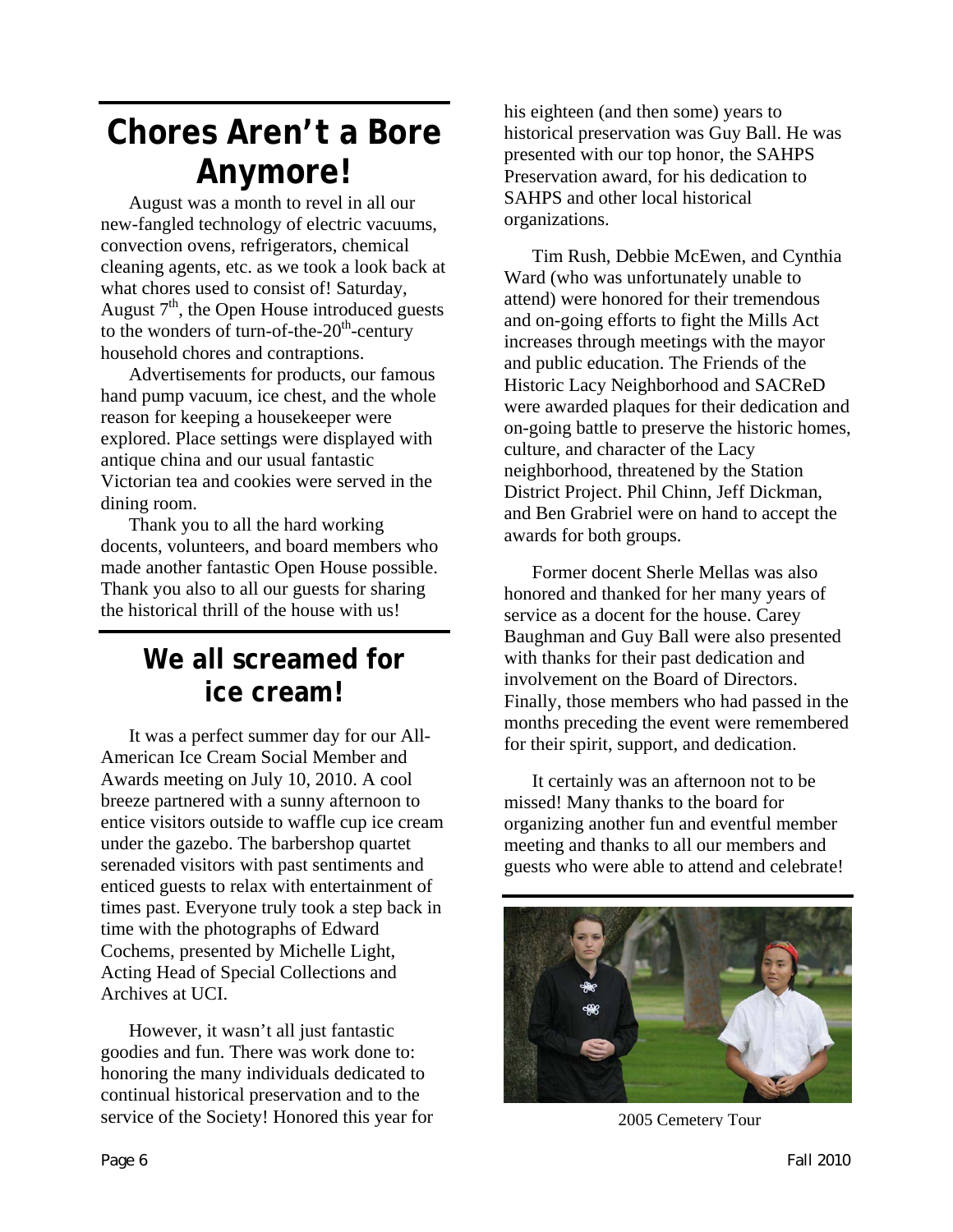## **Upcoming Events**

**Downtown Walking Tour:** Learn about the history of downtown Santa Ana, particularly its stunning architecture. Purchase tickets for \$8 at the Howe-Waffle House. **Saturday, Sept. 25 and Dec. 4 beginning at 2:30 pm**.

**Howe-Waffle Open House:** Museum Day will focus on Victorian medicine and admission for two is free with a coupon from the Smithsonian website! Tickets are \$5 for adults, \$4 for seniors/SAHPS members, \$3 for students. **Saturday, Sept 25 and Dec. 4 from 11:00-4:00 pm.** 

**SAHPS Board Meeting:** All are welcome to the Howe-Waffle House for our monthly meeting! We will be focusing on the Cemetery Tour and would love your help. Please RSVP to the editor so we can add your name to the guest list! **Tuesday, Oct 19 at 6:30pm**

**13th Annual Cemetery Tour:** Experience life in the past through our living history event at beautiful Fairhaven Historic Cemetery. Tickets on presale before 10/20 and available day of. Email tour@sahps.org or call 714-953-1876 to purchase. Visit [www.SantaAnaHistory.com](http://www.santaanahistory.com/) for a presale flyer. **Saturday, Oct. 23 from 10:00-3:00 pm.** 

#### **It's happened again….blink! 2010 is coming to a close.**

The new year is fast approaching when it will be time to renew past membership or begin a new relationship with SAHPS. We appreciate all contributions, be it in time, money, or donations, and thank our members for their continued support. This support allows us to maintain the historic character and charm of the Howe-Waffle house, provide entertaining and informative events, and continue to broaden our reach into the community.

Unlike many non-profit organizations, SAHPS is a 100% volunteer effort. Your membership dues, as well as any donations we receive, go towards these programs, outreach efforts, and home maintenance. In essence, they come back to you in the beauty of the property and the entertainment of the Open Houses, Cemetery Tour, and special events.

So please, consider becoming a member or think about what you can set aside to renew your membership in the New Year. Also, consider donating your time at a board meeting or Open House! As Alison, President of SAHPS, said "remember us if you have some extra time on your hands to volunteer!"

## **Help us continue our efforts to preserve, to educate, and to celebrate Santa Ana and early local History**

*Renew or join at the \$100 level (or above) and receive a copy of*  **Santa Ana: 1940-2007***,* **Early Santa Ana, Santa Ana in Vintage Postcards, Logan Barrio, Civil War Legacy in SA,** *or* **Orange County Blossoms** *as a free gift as our thanks for your extra support.* 

**Membership Dues:** *Individual/Family - \$15-49; Business - \$20-100; Supporter - \$50-99; Patron - \$100-249; Benefactor - \$250-1,000;* 

|                                                                                      | for a $\frac{1}{\sqrt{1-\frac{1}{2}}}\left\{ \frac{1}{2}, \frac{1}{2}, \frac{1}{2}, \frac{1}{2}, \frac{1}{2}, \frac{1}{2}, \frac{1}{2}, \frac{1}{2}, \frac{1}{2}, \frac{1}{2}, \frac{1}{2}, \frac{1}{2}, \frac{1}{2}, \frac{1}{2}, \frac{1}{2}, \frac{1}{2}, \frac{1}{2}, \frac{1}{2}, \frac{1}{2}, \frac{1}{2}, \frac{1}{2}, \frac{1}{2}, \frac{1}{2}, \frac{1}{2}, \frac{1}{2}, \frac{1}{2}, \frac{1}{2}, \frac{1}{$ | membership.                                                                                                                                                                                                                                                                                                                                                                                                   |  |  |
|--------------------------------------------------------------------------------------|------------------------------------------------------------------------------------------------------------------------------------------------------------------------------------------------------------------------------------------------------------------------------------------------------------------------------------------------------------------------------------------------------------------------|---------------------------------------------------------------------------------------------------------------------------------------------------------------------------------------------------------------------------------------------------------------------------------------------------------------------------------------------------------------------------------------------------------------|--|--|
| (If \$100 or over, please circle the book above that you would like us to send you.) |                                                                                                                                                                                                                                                                                                                                                                                                                        |                                                                                                                                                                                                                                                                                                                                                                                                               |  |  |
| Name                                                                                 |                                                                                                                                                                                                                                                                                                                                                                                                                        | Phone $\frac{1}{\sqrt{1-\frac{1}{2}}\sqrt{1-\frac{1}{2}}\sqrt{1-\frac{1}{2}}\sqrt{1-\frac{1}{2}}\sqrt{1-\frac{1}{2}}\sqrt{1-\frac{1}{2}}\sqrt{1-\frac{1}{2}}\sqrt{1-\frac{1}{2}}\sqrt{1-\frac{1}{2}}\sqrt{1-\frac{1}{2}}\sqrt{1-\frac{1}{2}}\sqrt{1-\frac{1}{2}}\sqrt{1-\frac{1}{2}}\sqrt{1-\frac{1}{2}}\sqrt{1-\frac{1}{2}}\sqrt{1-\frac{1}{2}}\sqrt{1-\frac{1}{2}}\sqrt{1-\frac{1}{2}}\sqrt{1-\frac{1}{2}}$ |  |  |
|                                                                                      |                                                                                                                                                                                                                                                                                                                                                                                                                        |                                                                                                                                                                                                                                                                                                                                                                                                               |  |  |
| City/State                                                                           | Zip<br>Email                                                                                                                                                                                                                                                                                                                                                                                                           |                                                                                                                                                                                                                                                                                                                                                                                                               |  |  |

**Send to: Santa Ana Historical Preservation Society, 120 Civic Center Dr. W., Santa Ana, CA 92701-7505**